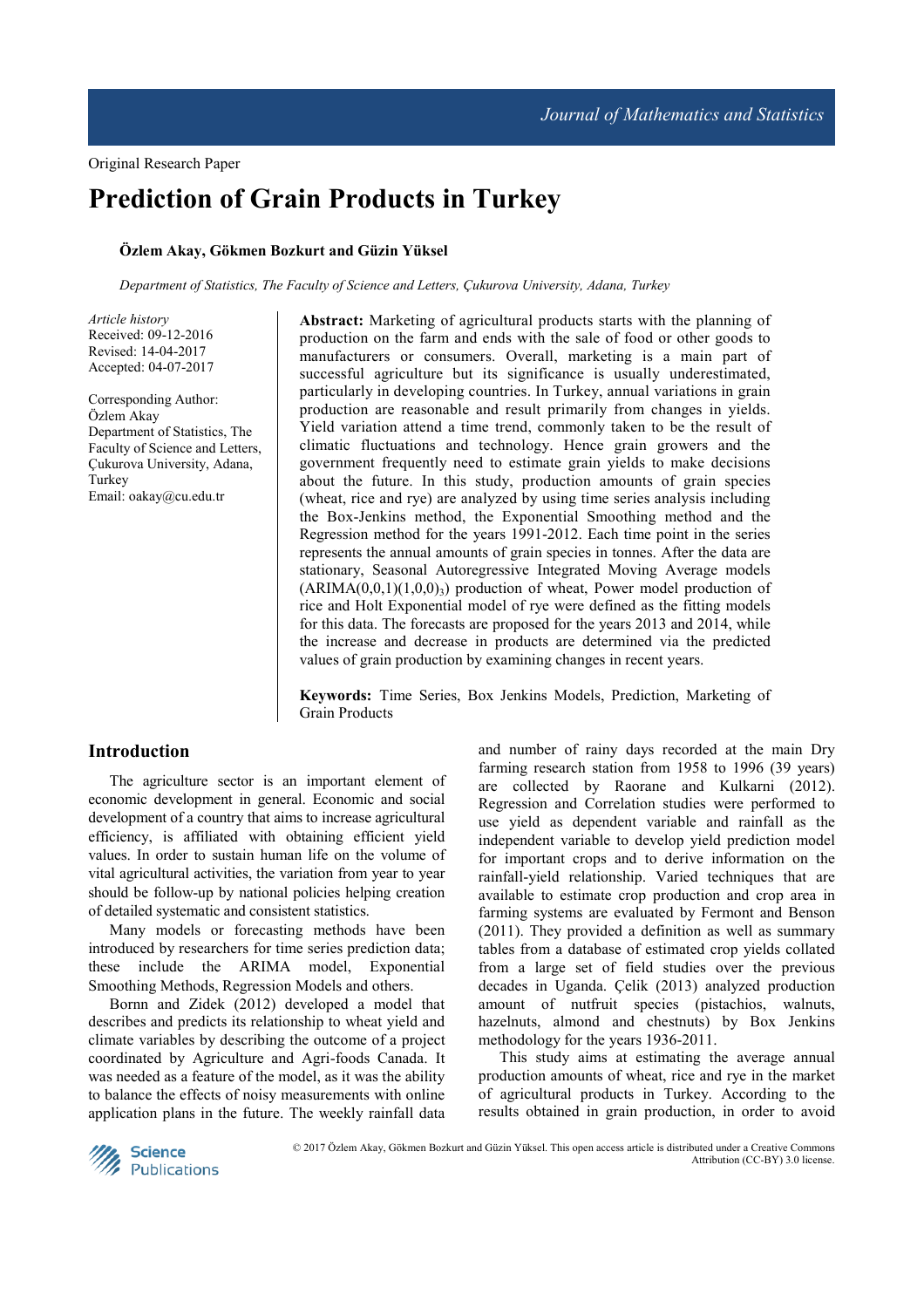dependence on foreign sources, importance of measures to be taken is emphasized. Quantities of production of wheat, rice and rye are taken from the data of the office of agricultural crops in Turkey. Forecasts of production were found for the years 2013-2014 by analyzing the data with the help of time series analysis.

### **Time Series Methods**

In the section, three different classical time series approaches, namely the Box-Jenkins method, the Exponential Smoothing method and the Regression method were used to the grain products data for forecasting. These methods and related formulas are discussed.

# *Box-Jenkins Methods*

A general methodology is proposed by Box and Jenkins (1976) for forecasting univariate series starting from a model based on the Autoregressive Integrated models and Moving Average process (ARIMA). One of the most widely used techniques is the Box-Jenkins approach owing to its structured modelling basis and acceptable forecasting performance. It is rather reliable and relatively simple.

Box-Jenkins models can be used to forecast many empirical time series, containing stationary or nonstationary ones, with or without seasonal elements in theory. If the data is seasonal, then the general seasonal  $ARIMA(p,d,q)(P,D,Q)$ <sup>*s*</sup> model is described by:

$$
B^{k}Z_{t} = Z_{t-k}k = 0,1,2
$$
\n(1)

Where:

 $B<sup>k</sup>$  = The seasonality with the s delay operator  $Z_t$  = The dependent variable (studied)

### *Exponential Smoothing Methods*

Exponential smoothing can be easily generalized to deal with time series including trend and seasonal variation. Trend and seasonal terms updated via exponential smoothing are introduced.

The exponential smoothing approach can be effectively used to forecast stochastic time series by referring to Bowerman *et al*. (2005). A time trend forecast with the ability to easily adjust for past errors is constructed and prepared follow- on forecasts by this approach.

Holt's Linear Exponential Smoothing method can be used to deal with non-seasonal series by introducing smoothing parameters.

 Holt-Winters exponential smoothing method which is extended from Holt's method can be used to forecast data including seasonality and trend. This technique has additive and multiplicative versions, basing on the features.

# *Holt's Method*

This method is to overcome the problem of Brown's Method because it has only one smoothing constant. The obtained estimated linear trend values are sensible to random effects. Brown's Linear Exponential Smoothing technique with single parameter has some similarities with linear moving averages technique. But the difference between first and second smoothing values is added into the first smoothing value. Holt's method has two-parameters to handle data with a linear trend. The technique both smoothes the trend and the slope directly by using different smoothing constants and provides more flexibility in selecting the rates at which slopes and trend are traced.

Consider  $s_t$  be the time series to be forecast. This technique is based on the trend of the time series and estimating smoothed versions of the level. The level plus the trend is then extrapolated forward to obtain forecast. The formulas governing the update of the trend and the level are given by:

$$
l_{t} = \alpha s_{t} + (1 - \alpha)(l_{t-1} + a_{t-1})
$$
\n(2)

$$
a_{t} = \gamma (s_{t} - l_{t-1}) + (1 - \gamma) a_{t-1}
$$
\n(3)

where,  $l_t$  is the estimated level and  $a_t$  is the estimated trend of the time series. The forecast is given by:

$$
\hat{s}_{t+m} = l_t + ma_t \tag{4}
$$

The parameters  $\alpha$  and  $\gamma$  are the smoothing constants. These parameters should be optimized for minimizing the sum of squared error.

### *Regression Analysis*

When using regression for prediction, we are often considering time series data and we are aiming to forecast the future.

Let be a time series  $y_t = 1, 2, ..., n$  be to display an increasing, decreasing or curvilinear trend *TR<sup>t</sup>* . A common feature of time series data is a trend. Time series regression models are interested in the observed values  $y_t$ ,  $t = 1,2,...,n$  of the random variable  $Y_t$ ,  $t \in \mathbb{Z}$ indexed by time to some function of time. These models are generally used to indicate and so remove the trend component  $TR<sub>t</sub>$  of a time series under the assumption that the general aspect of the series will proceed into the future. In other words, if the trend *TR*<sup>*t*</sup>,  $t = 1, 2, \ldots n$ , is a linear function of time, it is assumed that the trend will continue to be linear in the future over a period of time, say  $t = n + 1$ ,  $n + 2$ ,.... We forecast or extrapolate future trend values by this assumption. There are different models for trend. Using regression we can model and forecast the linear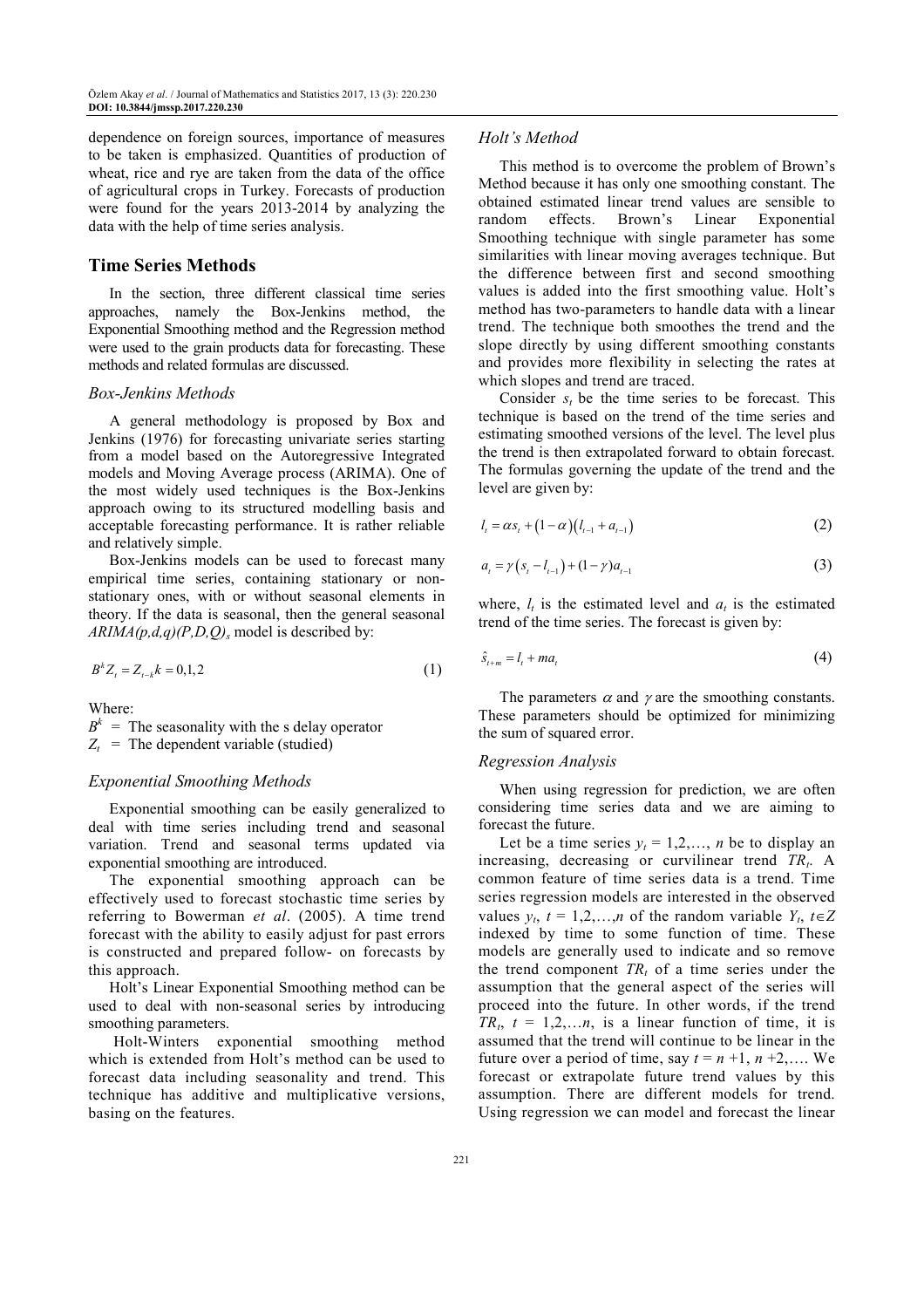trend in time series data by including  $t = 1,...,T$ , as a predictor variable:

$$
y_t = \beta_0 + \beta_1 t + \varepsilon t
$$

and quadratic trend:

$$
y_t = \beta_0 + \beta_1 t + \beta_2 t^2 + \varepsilon t
$$

or cubic trend:

$$
y_t = \beta_0 + \beta_1 t + \beta_2 t^2 + \beta_3 t^3 + \varepsilon t
$$

The trend should not be seen as anything other than the accumulated effect of fluctuations in some cases. It is thought that the trends and fluctuations have different sort of effects and the time series into the corresponding components are decomposed in other cases. The series must be stationary but it need not be white noise to fit a standard time series model. So, the trends must be removed. Differences of series are taken to remove the trends.

White Noise:  $\varepsilon_i$ 's elements have mean zero and variance  $σ²$ :

$$
E(\varepsilon_i) = 0 \tag{5}
$$

$$
E(\varepsilon_i^2) = \sigma^2 \tag{6}
$$

and for which the  $\varepsilon$ 's are uncorrelated across time:

$$
E(\varepsilon_i \varepsilon_T) = 0 \text{ for } t \neq T \tag{7}
$$

A process satisfying (5) through (7) is described as a white noise process.

Stationarity: The time series  $\{y_t, t \in \mathbb{Z}\}$ , with index set  $Z = \{0, \pm 1, \pm 2, \ldots\}$ , is said to be stationary if:

- $E|y_t|^2 \leq \infty$  for all  $t \in \mathbb{Z}$ |
- $E(y_t) = m$  for all  $t \in Z$  and
- $\gamma_v(r,s) = \gamma_v(r+t, s+t)$  for all *r*, *s*, *t*∈*Z*

That is, a stationary time series  $\{y_t\}$  must have constant first moment, where the second moment  $\gamma_v(r,s)$ depends only on (*s-r*), not on *r* or *s* and finite variation features. Considering the last point, the auto covariance function of a stationary process is rewrited as:

$$
\gamma_{y}(t) = Cov(y_{s}, y_{s+t}) \text{ for } s, t \in Z
$$

Additionally, when  $x_t$  is stationary, we must have:

$$
\gamma_{y}(t)=\gamma_{y}(-t)
$$

where,  $t = 0$ ,  $\gamma_y(0) = Cov(y_t, y_t)$  is the variance of  $y_t$ , so the autocorrelation function for a stationary time series  ${x<sub>t</sub>}$  is described by:

$$
P_{y}(t) = \frac{\gamma_{y}(t)}{\gamma_{y}(0)}
$$

Strict stationarity: If the joint distribution of  $(X_{t_1}, X_{t_2},..., X_{t_k})$  is the same as that of  $(X_{t_{t+h}}, X_{t_{2+h}},..., X_{t_{k+h}})$ the time series  $\{X_t, t \in \mathbb{Z}\}$  is said to be strict stationary. That is, strict stationarity means that the joint distribution only depends on the 'difference' *h*, not the time  $(t_1, \ldots, t_k)$ .

# **Case Study**

The data set studied here is Turkey's yearly grain products in the period of 1991-2012 obtained from Turkish Grain Board. It is a yearly time series with 22 observations in 22 years for each products. In this study, the SPSS 11.5 package software is used to apply the methods. There are three steps in usage of these methods. In the first step, the types of components in the time series are identified. After that, the values of parameter are determined. Once the parameter values are determined, the process of forecasting can be carried out. Finally, forecast values dependent on the periods are displayed.

In order to measure the accuracy of all models-ARIMA model, Exponential Smoothing Method and Regression model- in making the forecasts, their test accuracy of forecasting is determined. The accuracy of a forecasting model is determined from the size of forecasting error. The best model produces the smallest forecasting error. The criteria chosen to select the best model in making the forecasts is Mean Squared Error (MSE).

In this study, our aim is to fit the best models for grain products in Turkey. Firstly, the plot for the time series data of wheat is given below.

Time series graphs for the period of 1991-2012, are shown in Fig. 1. It is seen more clearly that a cyclic pattern exists since data exhibit rises and falls that are not of fixed period. Since the fluctuations are not of fixed period, they are cyclical behavior, which is somewhat irregular.

In the second stage, the partial autocorrelations and the autocorrelations for the time series are examined to provide a quantitative conclusion about its periodicity for the time series. It is seen more clearly if this shows the characteristics of a seasonal series. Figure 2 plots the pattern of the Autocorrelation Function (ACF) of the time series and Fig. 3 plots the pattern of the Partial Autocorrelation Function (PACF) of the time series.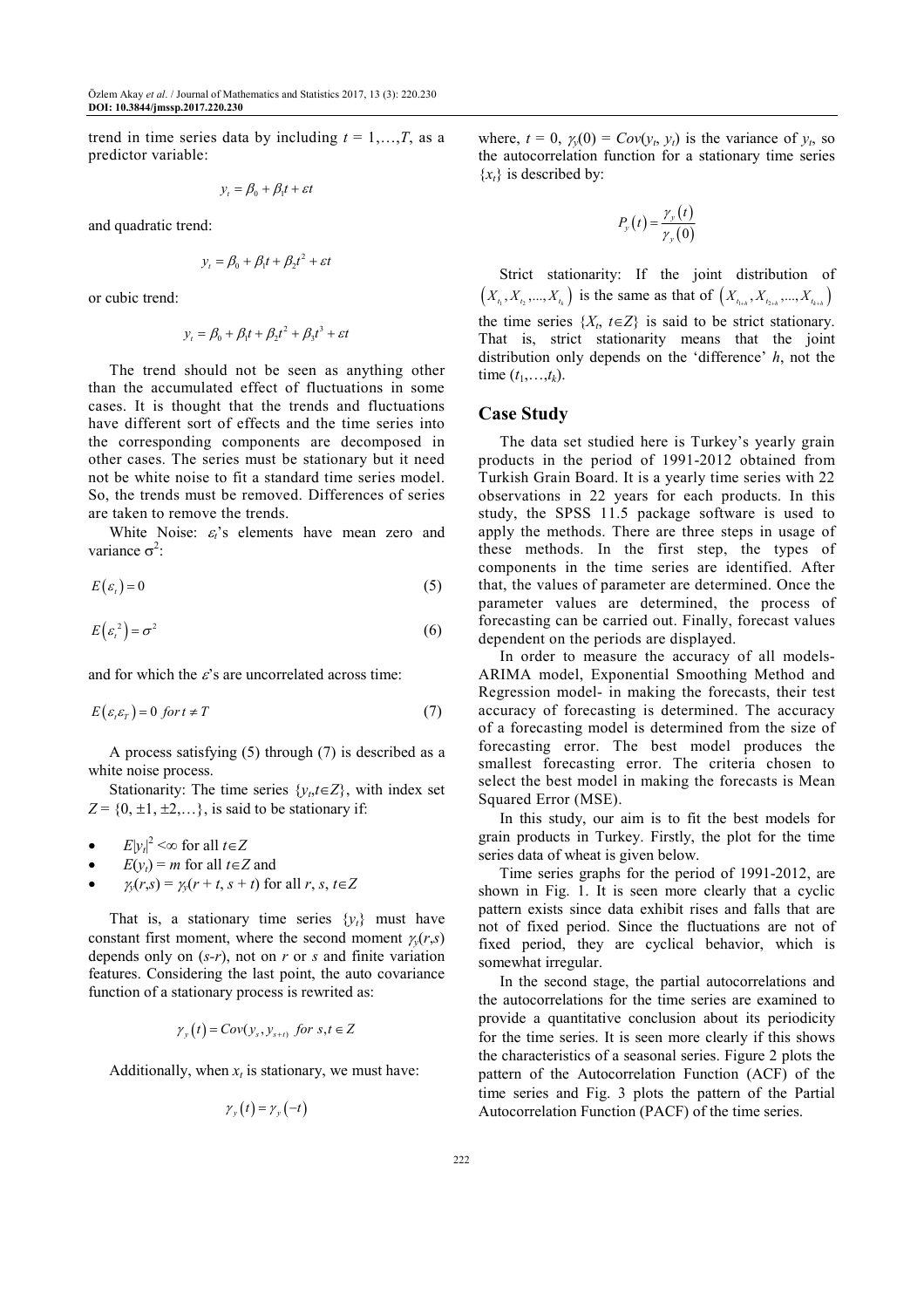Özlem Akay *et al*. / Journal of Mathematics and Statistics 2017, 13 (3): 220.230 **DOI: 10.3844/jmssp.2017.220.230** 



Fig. 1. Graph of wheat production over time

wheat



Fig. 2. The autocorrelation function ACF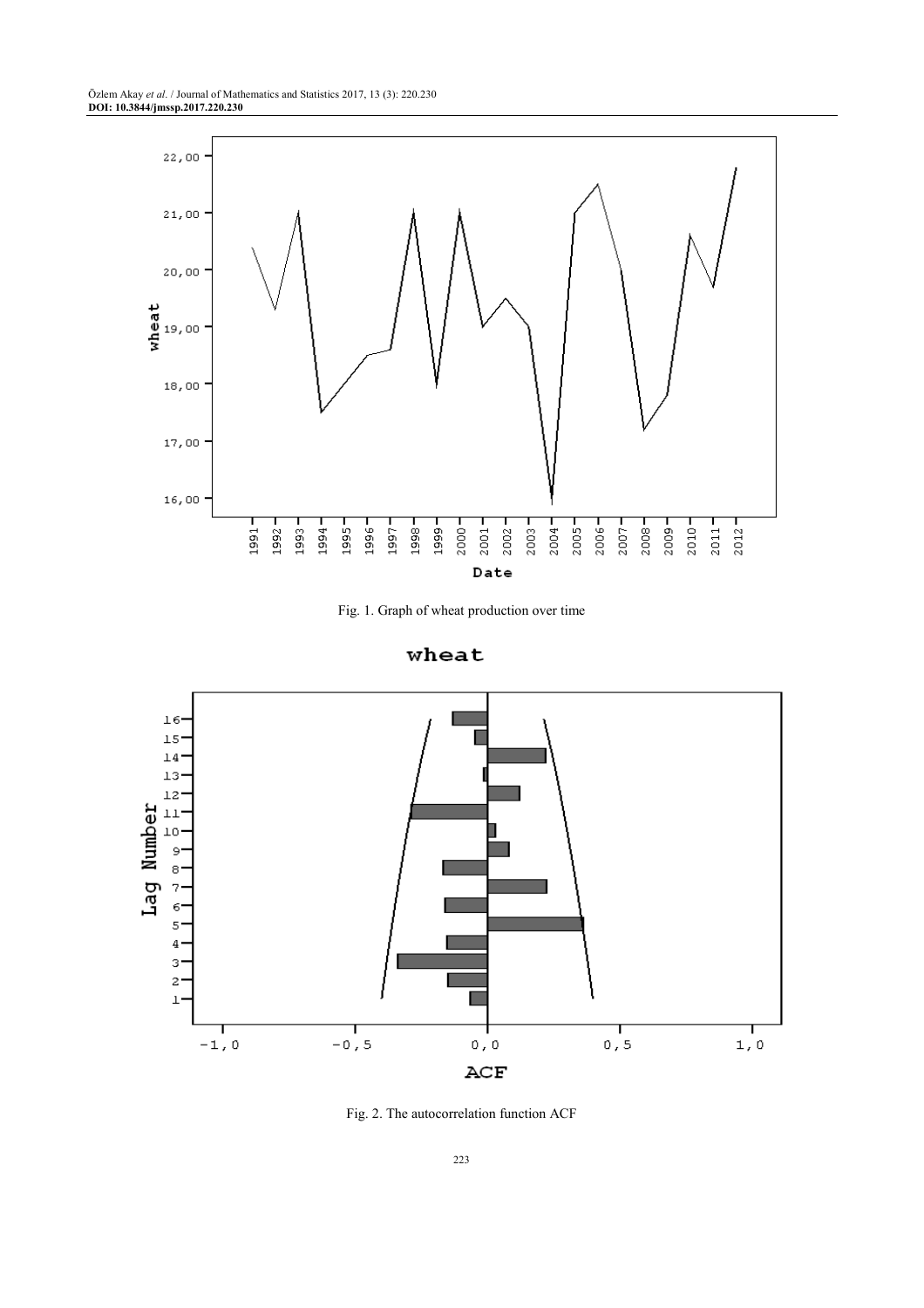



Partial ACF

Fig. 3. The partial autocorrelation function PACF

Table 1. The table estimated parameters for the ARIMA models

|                     | Parameter         | Significance of     |                      |        |             |
|---------------------|-------------------|---------------------|----------------------|--------|-------------|
| Models              | estimate          | coefficient         | Box Ljung test       | AIC    | <b>AICC</b> |
| ARIMA(0,0,1)        | $MA(1) = 0.151$   | $0.535 > \alpha$    | $Q = 23.799$         | 24.652 | 29.283      |
|                     |                   |                     | $P = 0.125 > \alpha$ |        |             |
| ARIMA(1,0,0)(1,0,0) | $AR(1) = -0.337$  | $0.163 > \alpha$    | $Q = 12.685$         | 20.257 | 24.888      |
|                     | $SAR(1) = -0.529$ | $0.025 < \alpha$    | $P = 0.696 > \alpha$ |        |             |
| ARIMA(0,0,1)(1,0,0) | $MA(1) = 0.669$   | $0.010 \leq \alpha$ | $Q = 10.862$         | 17.787 | 22.418      |
|                     | $SAR(1) = -0.538$ | $0.019<\alpha$      | $P = 0.818 > \alpha$ |        |             |
| ARIMA(0,0,1)(1,0,1) | $MA(1) = 0.634$   | $0.029 < \alpha$    | $Q = 7.756$          | 17.690 | 22.321      |
|                     | $SAR(1) = -0.288$ | $0.480 > \alpha$    | $P = 0.933 > \alpha$ |        |             |
|                     | $SMA(1) = 0.408$  | $0.373 > \alpha$    |                      |        |             |
| ARIMA(0,0,0)(1,0,1) | $SAR(1) = 0.018$  | $0.974 > \alpha$    | $Q = 14.613$         | 20.470 | 25.101      |
|                     | $SMA(1) = 0.576$  | $0.293 > \alpha$    | $P = 0.553 > \alpha$ |        |             |
| ARIMA(1,0,1)(0,0,0) | $AR(1) = 0.414$   | $0.309 > \alpha$    | $Q = 20.573$         | 20.711 | 25.343      |
|                     | $MA(1) = 0.987$   | $0.799 > \alpha$    | $P = 0.195 > \alpha$ |        |             |
| ARIMA(0,0,1)(0,0,1) | $MA(1) = 0.671$   | $0.027 < \alpha$    | $Q = 9.305$          | 17.171 | 21.803      |
|                     | $SMA(1) = 0.619$  | $0.058 > \alpha$    | $P = 0.900 > \alpha$ |        |             |

According to ACF and PACF graphs, the wheat production series do not exceed the confidence interval. Hence the dependent variable is white noise.

Various ARIMA models were tested by looking at ACF and PACF graphs to determine the model. Values for this model are given in the Table 1.

In Table 1, although  $ARIMA(0,0,1)(1,0,1)$  and  $ARIMA(0,0,1)(0,0,1)$  models have smaller than AIC and AICC values than the other models, it is suitable to choose the  $ARIMA(0,0,1)(1,0,0)$  model with three periods as the best fitting model because of the parameter significance. The value of the Box-Ljung Q statistic is 10.862 and the p-value is 0.818, thus, we can not reject the null hypothesis of no autocorrelation in the residuals. As a result, model for wheat production is given below by using Equation 1:

$$
Z_t = -0.538Z_{t-3} - 0.669\varepsilon_{t-3} + \varepsilon_t
$$
\n(8)

Hereafter, the model for rice production is investigated. The plot for the time series data of rice is as follows.

According to Fig. 4, there is a general upward trend on time series plots of rice data.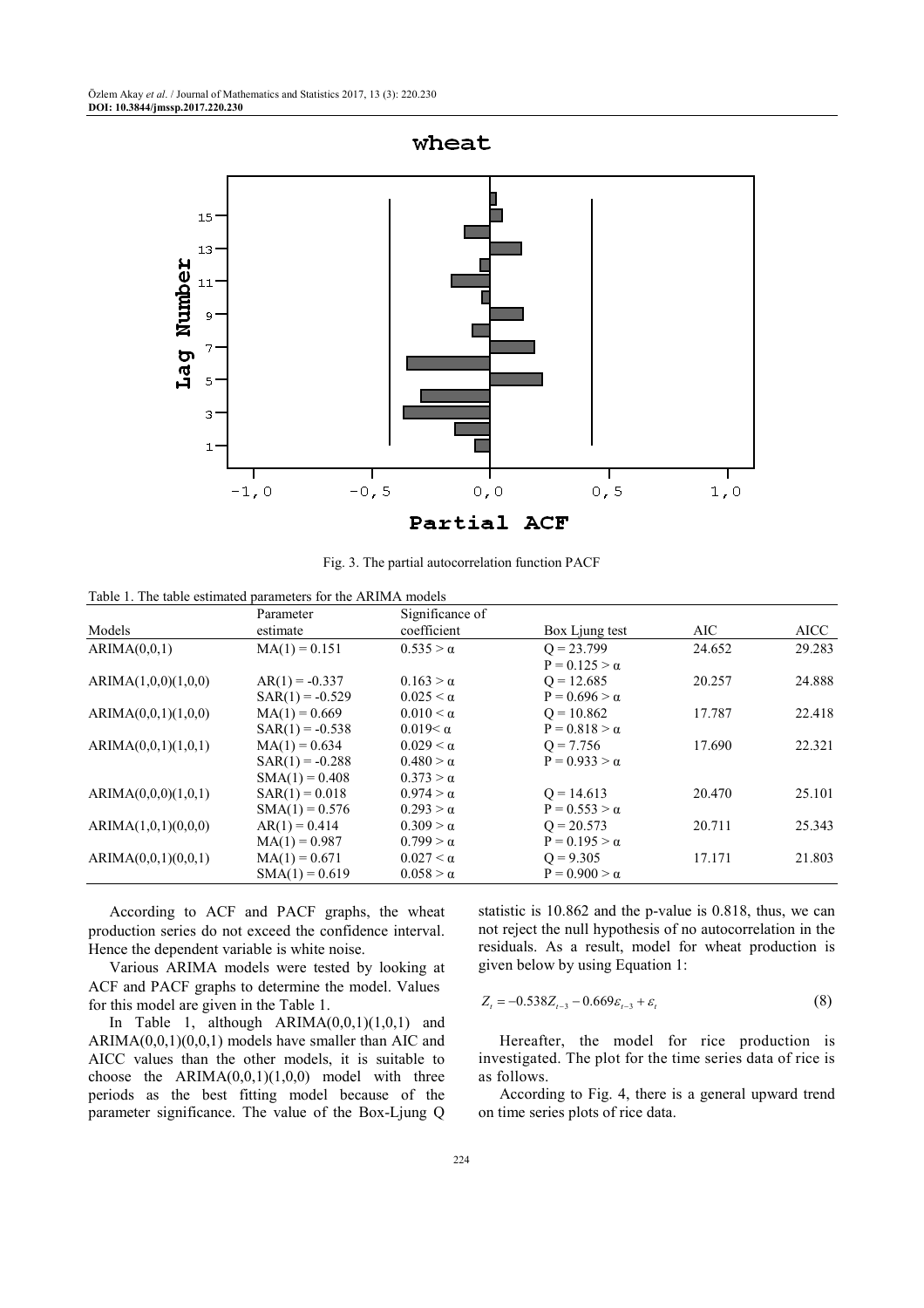









Fig. 6. The partial autocorrelation function PACF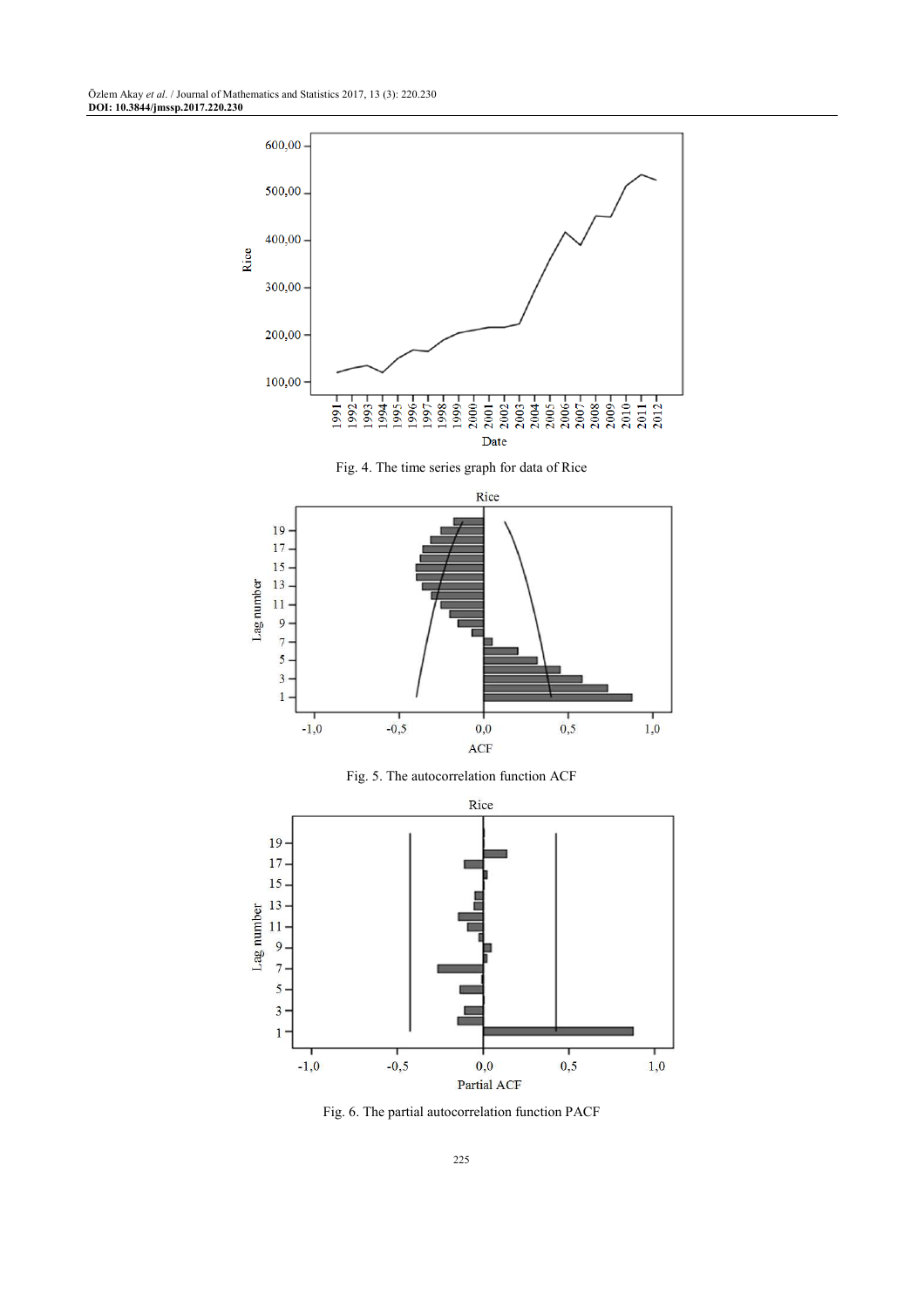The autocorrelation function ACF and the partial autocorrelation function Partial ACF are represented in Fig. 5 and 6. It is immediately clear from Fig. 6 that the errors are correlated with one another and hence not independent. Lags 1 is significant autocorrelations, implying that, in this model, when the error in predicting number of products increases, the increase tends to be followed by other increases in error and vice versa. It is not independent. In a situation like this (with positive autocorrelations), statistical regression models under-estimate the size of the error variance and tend to over-estimate the significance of the trend and the precision of our forecasts.

Unit root test is done to examine the stationarity of the rice production series. Stationarity is a matter of concern in two important areas. First, stationarity of regressors is assumed in the deviation of standart inference procedures for regression models. Second, a crucial question in the ARIMA modeling of a single time series is the number of times the series needs to be first differenced before on ARIMA model is fit. Each unit root requires a differencing operation.

The results of the unit root test using the models suggested by Dickey and Fuller (1981) are shown in the Table 2. In routine practice, three types of models are used while testing for unit root.

According to Dickey and Fuller (1981) unit root test results obtained for each three models, the rice production series has a unit root. The null hypothesis of a unit root is not accepted in favour of the stationary alternative in each case if the test statistic is more negative than the critical value  $(t_{\hat{\delta}})$ . So, this series is taken difference in order to be stationary.

Considering ACF and PACF (Fig. 7 and 8) graphs of the rice production series taken first difference, this series do not exceed the confidence interval. So, this series are stationary.

After giving the required graphs, the parameter estimates of the models for rice data can be given as follows.

Table 3 shows that the Power model has the smallest MSE (0.062) and the smallest adjusted  $R^2$  (0.759), therefore, this model is chosen as the fitting model for rice data. This model is as follows:

$$
Z_t = 72.222t^{0.559} \tag{9}
$$

The remaining of this paper is related with searching the model for rye production in Turkey. The plot for the time series data of rye is given below.

Table 2. The results of the Dickey-Fuller unit root test for the rice production.

| Significance level   | Model with drift and trend $(\tau_{\tau})$ | Model with drift, but no trend( $\tau_{\mu}$ ) | Model without drift, trend $(\tau)$ |
|----------------------|--------------------------------------------|------------------------------------------------|-------------------------------------|
| $\%1$                | $-4.380$                                   | $-2.539$                                       | $-2.66$                             |
| $\frac{0}{6}$        | $-3.60$                                    | $-1.729$                                       | $-1.950$                            |
| %10                  | $-3.240$                                   | $-1.328$                                       | $-1.600$                            |
| DF statistics $(ts)$ | $-1.939$                                   | 0.523                                          | 2.930                               |



Fig. 7. The autocorrelation function ACF taken first difference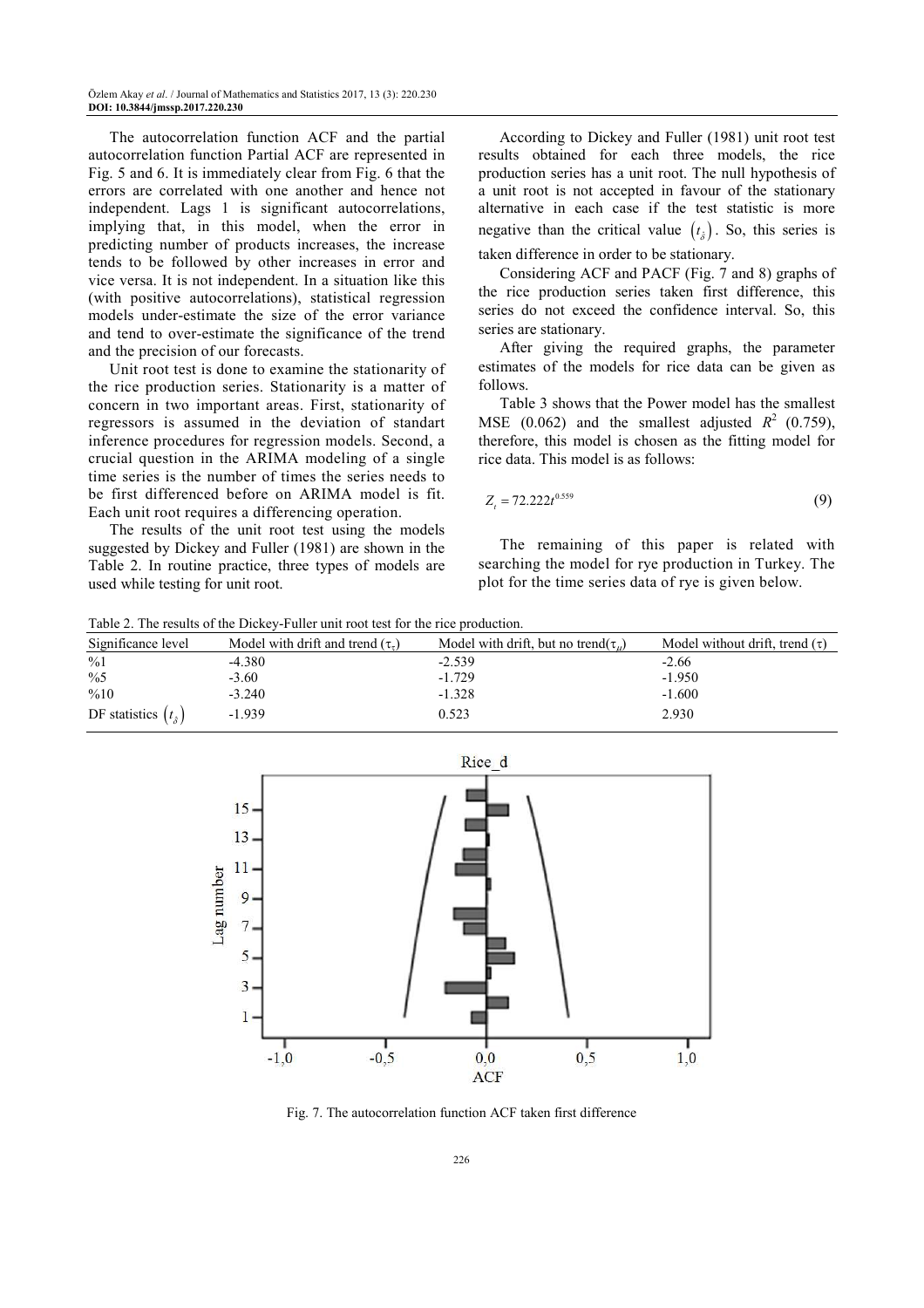





Fig. 9. The time series graph for data of Rye

| Table 3. The estimated parameters for the regression models |  |
|-------------------------------------------------------------|--|
|                                                             |  |
|                                                             |  |
|                                                             |  |

|                     | Parameter        | Significance of |                |                    |
|---------------------|------------------|-----------------|----------------|--------------------|
|                     | estimate         | Coefficient     | Adjusted $R^2$ | Mean squared error |
| $\beta_2$           | $-0.123$         | 0.974           |                |                    |
| Quadratic $\beta_1$ | 0.942            | 0.000           | 0.967          | 701.505            |
| $\beta_0$           | 120.500          | 0.000           |                |                    |
| $\beta_3$           | $-10.641$        | 0.269           |                |                    |
| Cubic $\beta_2$     | 2.060            | 0.051           | 0.968          | 689.970            |
| $\beta_1$           | $-0.032$         | 0.266           |                |                    |
| $\beta_0$           | 142.866          | 0.000           |                |                    |
| Power $\beta_1$     | 0.559            | 0.000           | 0.769          | 0.062              |
| $\beta_0$           | 72.222           | 0.000           |                |                    |
| Holt Exponential    | $\alpha$ = 0.904 | 0.001           | 0.960          | 851.939            |
| Smoothing           | $y = 1.200$      | 1.000           |                |                    |
| ARIMA(1,1,1)        | $AR(1) = -0.758$ | 0.584           | 0.959          | 924.464            |
|                     | $MA(1) = -0.668$ | 0.673           |                |                    |
| ARIMA(1,1,0)        | $AR(1) = -0.076$ | 0.752           | 0.958          | 890.246            |
| ARIMA(0,1,1)        | $MA(1) = -0.065$ | 0.787           | 0.958          | 891.082            |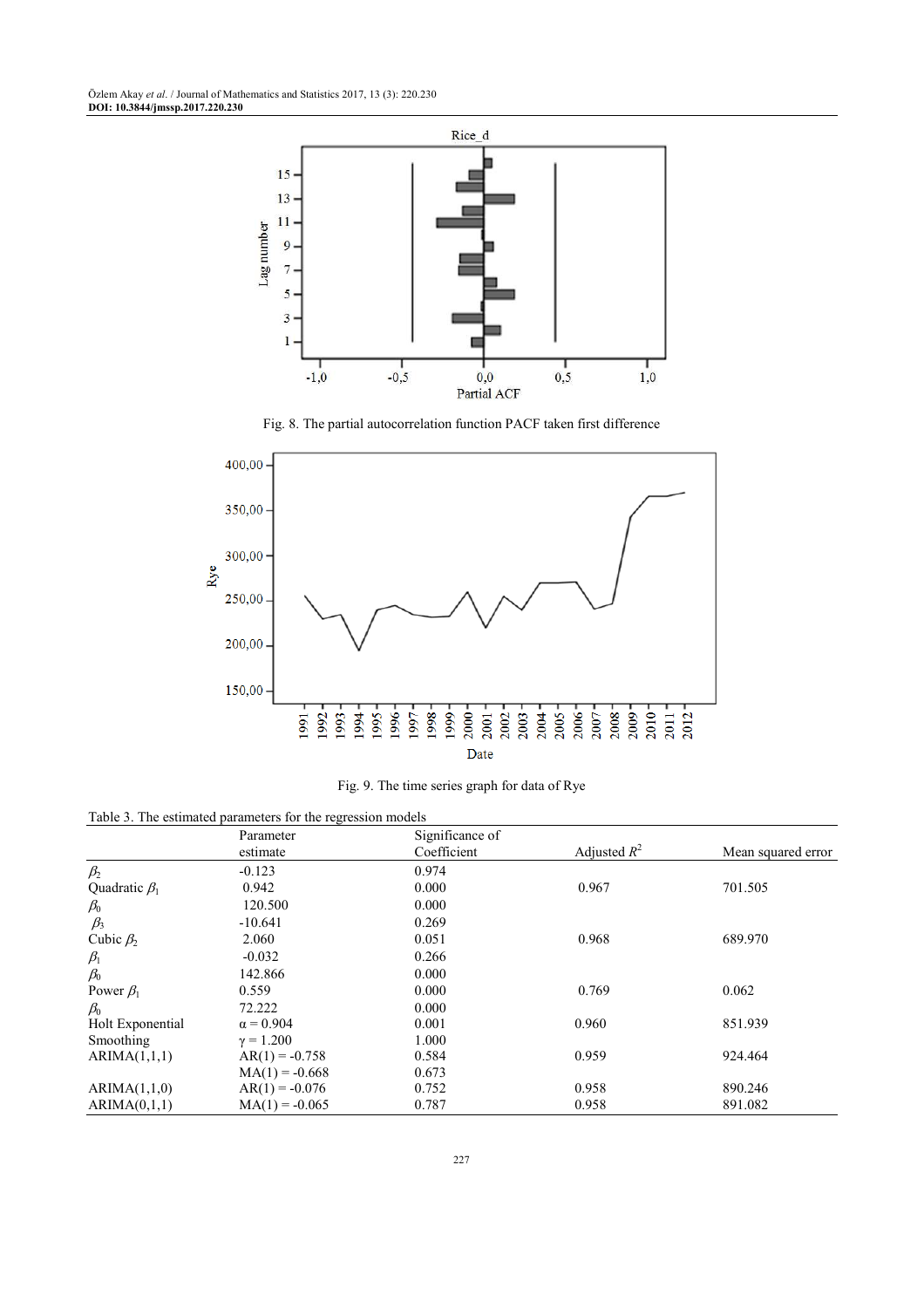Figure 9 shows that the trend occurs after 2009 on time series plots of rye data. In Turkey, rye is predominantly used in the industry. However, in recent years, as a result of changing eating habits, this product is started to be used in human nutrition. Also, production has increased due to increase in efficiency despite the decrease of rye planting areas in Turkey.

It is immediately clear from Figure 10 and 11 that the errors are correlated with one another and hence not independent. As lags exceed the confidence interval, autocorrelations are significant.

Unit root test is done to examine the stationarity of the rye production series. The results of the unit root test

using the models suggested by Dickey and Fuller (1981) are shown in the Table 4.

Since the test statistics of three models is smaller than the critical value, the null hypothesis of a unit root can not accept. So, rye production series is been stationary by taking difference of this series.

Considering ACF and PACF (Fig. 12 and 13) graphs of the rye production series taken first difference, the rye series do not exceed the confidence interval. So, it is possible to say that this series are stationary.

The information of the three different models for the rye data is shown in the Table 5.



Fig. 10. The autocorrelation function ACF



Fig. 11. The partial autocorrelation function PACF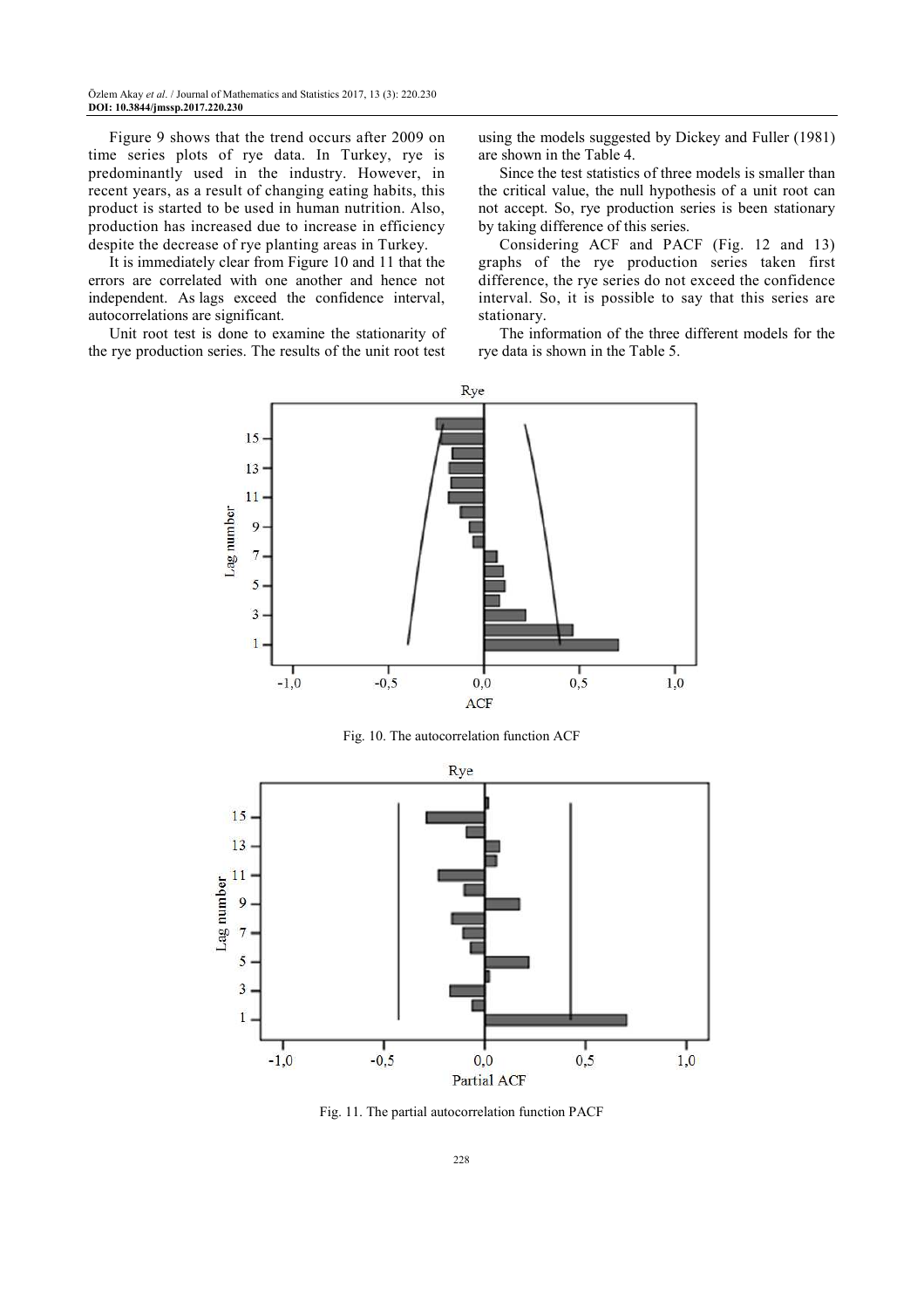

Fig. 12. The autocorrelation function ACF taken first difference



Fig. 13. The partial autocorrelation function PACF taken first difference

| Tavic +. The results of the Diekey-Panel and foot lest for the Fye production |                                           |                                     |  |  |  |  |
|-------------------------------------------------------------------------------|-------------------------------------------|-------------------------------------|--|--|--|--|
| Model with drift and trend $(\tau_{\tau})$                                    | Model with drift, but no trend $(\tau_u)$ | Model without drift, trend $(\tau)$ |  |  |  |  |
| $-4.380$                                                                      | $-2.539$                                  | $-2.660$                            |  |  |  |  |
| $-3.600$                                                                      | $-1.729$                                  | $-1.950$                            |  |  |  |  |
| $-3.240$                                                                      | $-1.328$                                  | $-1.600$                            |  |  |  |  |
| $-2.386$                                                                      | $-0.601$                                  | 0.686                               |  |  |  |  |
|                                                                               |                                           |                                     |  |  |  |  |

Table 4. The results of the Dickey-Fuller unit root test for the rye production